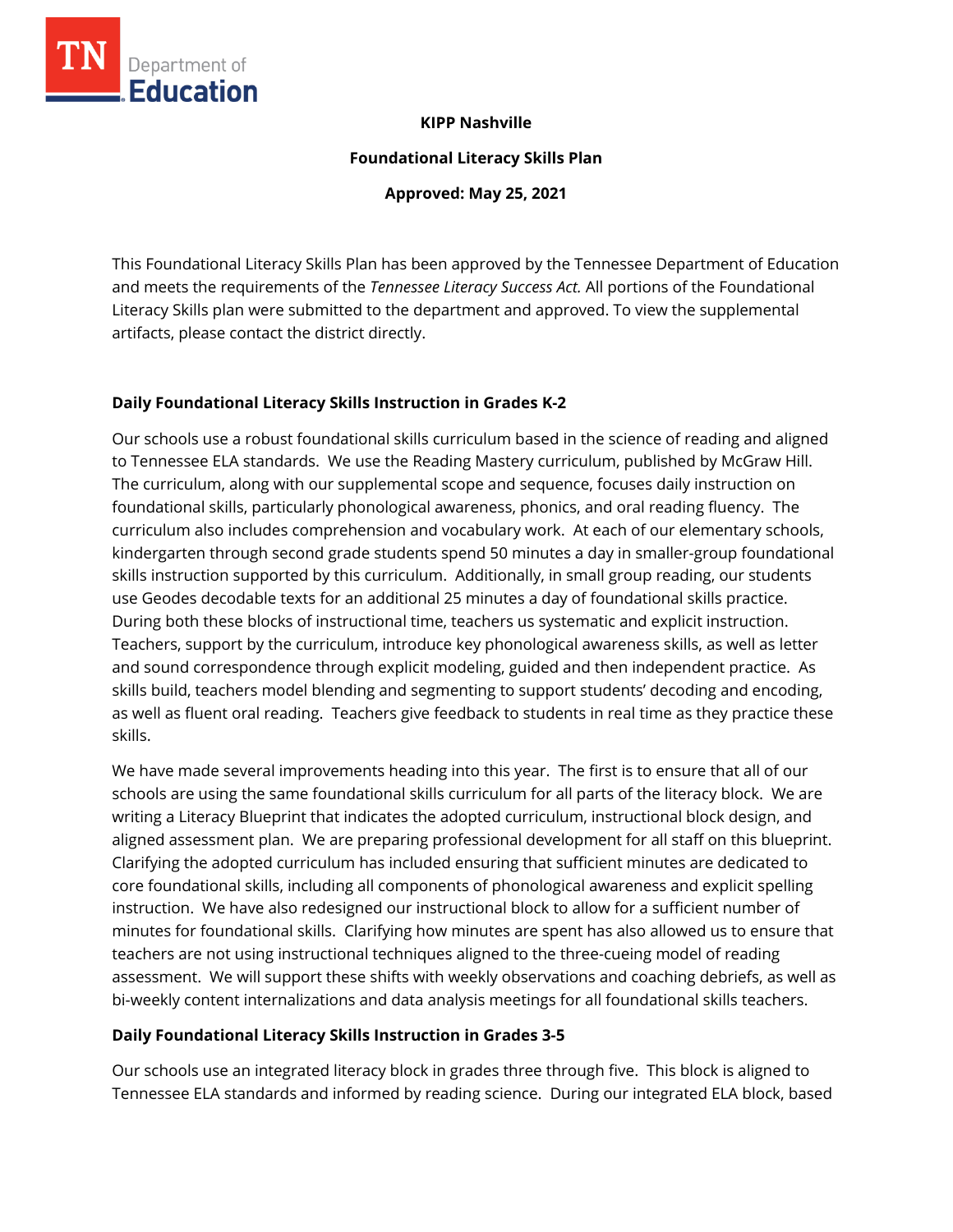Department of Education

on research-supported best practices, students receive 90 to 120 minutes of ELA instruction, depending on their grade. This block includes instruction in both reading and writing. The reading portion of the block centers on the ability to comprehend complex, culturally relevant texts and to be able to determine the implicit message of the text and the text's overall significance. Teachers and students also use the texts to master state standards. The reading portion of the block also includes direct instruction in reading fluency and vocabulary, ensuring knowledge building and a strong mastery of relevant tier 2 and tier 3 vocabulary words.

During the writing portion of the ELA block, students work on both process-based and on demand writing and receive direction instruction in high-priority reading foundational skills and language skills. These skills are then spiraled throughout the curriculum for review over the subsequent two years following their introduction. Between the minimum of ten minutes a day of explicit vocabulary instruction, and at least twenty minutes of foundational skills instruction in language, all students receive at least thirty minutes a day of foundational skills instruction in grades 3-5. In grades 3 and 4, student receive an additional 15 minutes per day of spiraled review of language standards as part of their morning meeting, inclusive of grammar and morphology.

In terms of improvements for next year, we are adopting a new literacy screener and progress monitoring assessment for grades K-4 that will results in a more comprehensive view of students' foundational skills achievement and instructional needs. We will also be engaging in an intensive professional development series with our whole K-4 team. Additionally, we have ensured that upper grade readers have access to strong supplements and intervention resources regarding foundational skills.

# **Approved Instructional Materials for Grades K-2**

Approved waiver for other materials

# **Approved Instructional Materials for Grades 3-5**

Approved waiver for other materials

# **Additional Information about Instructional Materials**

All KIPP schools' charter agreements with MNPS or the State Board of Education include a waiver from T.C.A. § 49-6-2206.

# **Universal Reading Screener for Grades K-5. This screener complies with RTI<sup>2</sup>and Say Dyslexia requirements.**

We will use the mCLASS assessment in grades K-4 (which includes the 8th edition of DIBELS). For grade 5, we will use MAP.

# **Intervention Structure and Supports**

In the fall, all students in grades K-4 will be given a universal screener (mCLASS, which includes the 8th edition of DIBELS) to determine which students have a significant reading deficiency or are "at risk". Classroom teachers, principals, and assistant principals review the universal screener data to determine which students score "well below benchmark" on grade level expectations. Those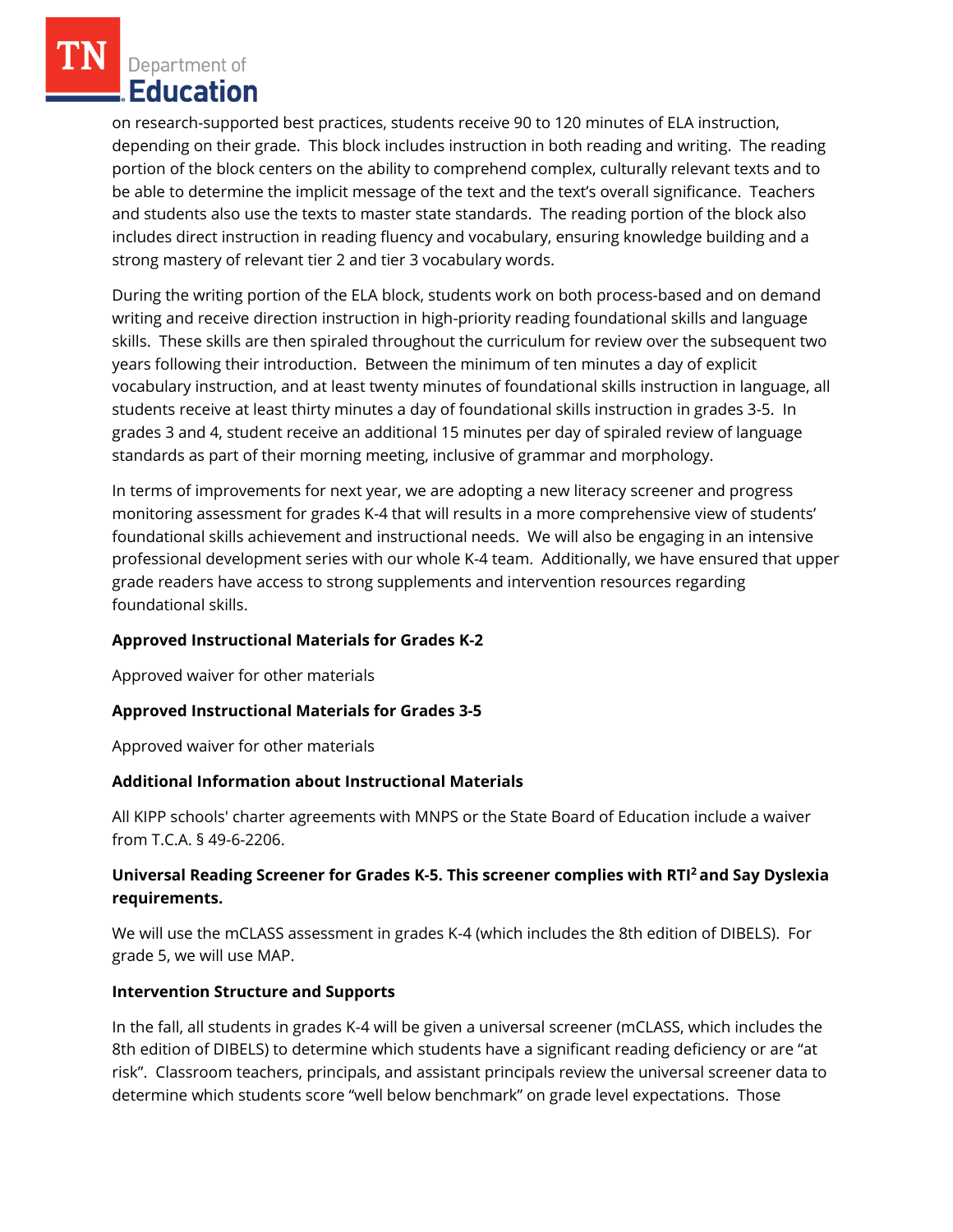Department of **Education** 

students demonstrating need are classified as in need of Tier II or Tier III instruction. Students classified as being in need of Tier II or Tier III instruction are given additional diagnostic assessment to determine specific deficits and best assigns students to small groups for targeted reading interventions in specific skills that will best close skill gaps. Students then receive daily, small-group intervention for at least 40 minutes in their areas of greatest deficit.

In grade 5, our students are screened with the MAP assessment. Those whose scores are below the 30th percentile are given the AIMSWEB assessment as a diagnostic and are placed in Tier II or Tier III for intervention that takes place daily, in small groups, for a minimum of 30 minutes.

We have several research-based options for reading intervention support available for students who are "at-risk" or who have been identified as having a significant reading deficiency. Depending on area of need and grade level, educators have access to: suggested instructional activities from mCLASS, Heggerty phonological awareness intervention curriculum, Wilson Fundations for phonics and fluency, and the 95% Group and Voyager's Rewards intervention for more advanced phonics and fluency support (multi-syllabic word attack strategies, morphology, etc.).

Data teams meet to review progress monitoring data at least every four weeks to determine if interventions are proving effective, or if instructional practices need to shift. The data team also looks at other variables (attendance, engagement) to determine what additional supports are necessary.

Our students receive explicit instruction in their area of deficit in small groups using research-based materials and strategies. Our universal screener, mCLASS, is also used to determine if students have characteristics of dyslexia. Students who do demonstrate those characteristics receive intensive intervention as outlines in the Say Dyslexia Law using programs that meet the law's requirements. Our schools use a research-based supplemental program as one intervention for students with characteristics of dyslexia. Our district notifies families of students who demonstrate characteristics of dyslexia. Families are notified that the Wilson Fundations curriculum is used to support these students, as it is based on a systematic, explicit and sequential method of phonicsbased instruction. The curriculum's multi-sensory and language-based approach is considered a strong support for students exhibiting characteristics of dyslexia.

Intervention takes place during dedicated daily literacy intervention time in small groups. When students are in their RTI groups, they work with a small group of peers and a teacher on specific skills that are needed to close gaps in their knowledge. For example, students struggling with decoding spend time blending phonemes into syllables and words and reading them in connected, decodable text. When possible, these texts are connected to themes and ideas from the units of Tier 1 instruction.

# **Parent Notification Plan/Home Literacy Reports**

Our schools plan to adopt a parent notification plan for grades K-5 that is highly aligned with the exemplar represented in the toolkit materials. We will notify parents in grades K-5 if their child is "at risk" for or has a significant reading deficiency (as evidenced by students scoring "well below benchmark" on the grade level assessment) immediately after we complete the fall universal screening. We will communicate students' score in parent-friendly language that provides a clear